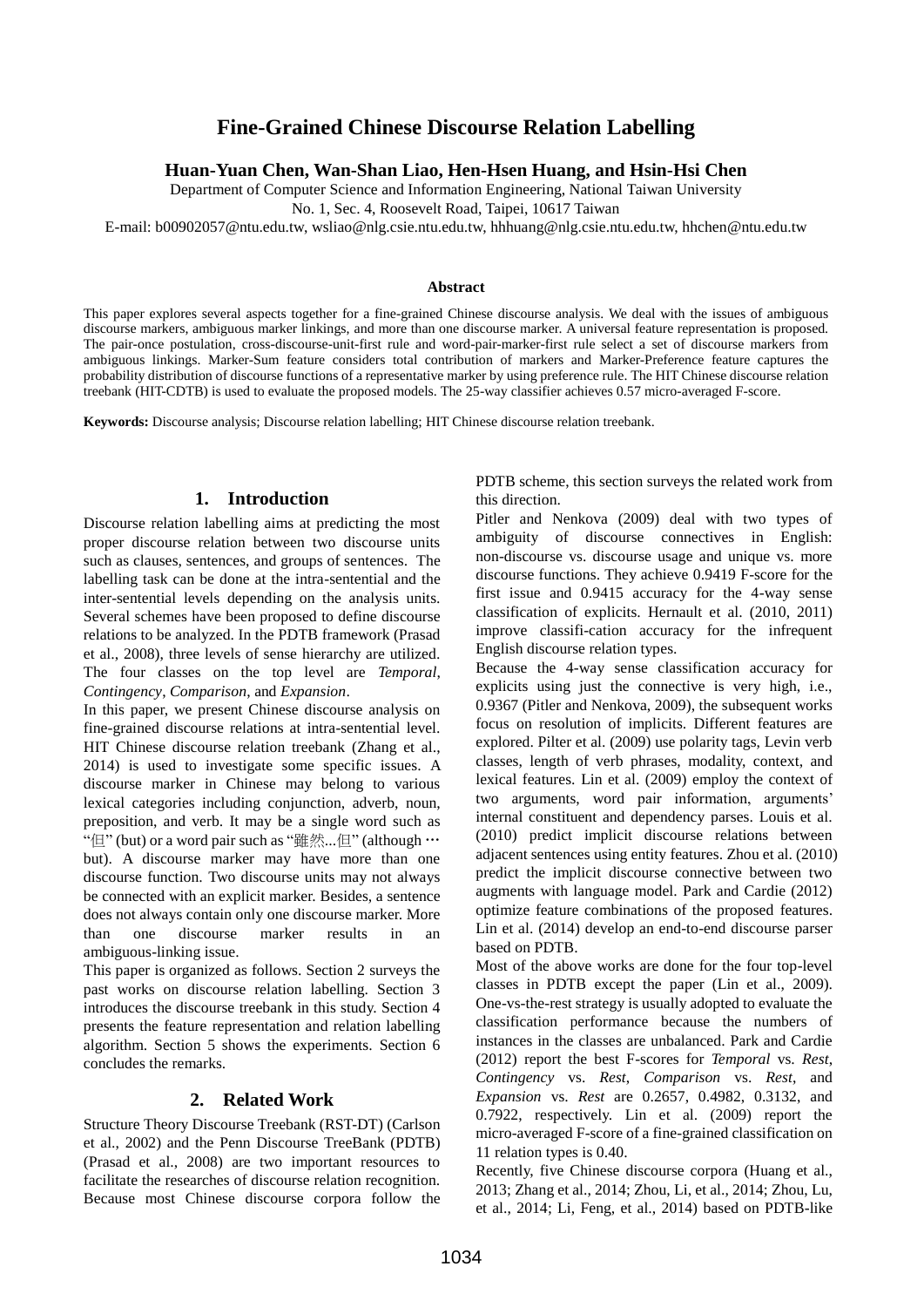senses have been built. In the CUHK Discourse TreeBank (Zhou, Li, et al., 2014), explicit discourse connectives, their corresponding arguments and senses are annotated. In the HIT-CIR Chinese Discourse Relation Treebank 1.0 (Zhang et al., 2013), coarse-grained and fine-grained relations are labelled at intra- and inter-sentential levels. In NTU discourse corpora (Huang et al., 2013; Huang et al., 2014), 7,601 and 300,000 sentences selected from Chinese part of Clue-Web09 dataset (Yu et al., 2012) are annotated manually and automatically at the intra-sentential level. In the Chinese Discourse Treebank 0.5 released by LDC (Zhou, Lu, et al., 2014), there are approximately 5,500 annotation instances. CDTB 1.0 (Li, Feng, et al., 2014) is composed of 500 news documents. Xue (2005), Zhou and Xue (2012), Li, Feng, et al. (2014) describe the related issues in constructing a Chinese discourse corpus

Chinese connectives are useful, but ambiguous. Zhou et al. (2012) and Li, Carpuat, et al. (2014) use cross-lingual information to disambiguate Chinese discourse connectives. Huang et al. (2014) propose a semi-supervised method to learn probability distribution of discourse functions of connectives, and apply the result to enhance relation labelling.

Most previous Chinese discourse relation labelling was done with coarse-grained senses. Huang and Chen (2011) report F-score of 0.6288 on the 4-way inter-sentential relation classification. Zhou et al. (2012) report the F-score of 0.7481 on 4-way classification at the intra-sentential level. Li, Carpuat et al. (2014) show F-scores for binary classification for *Temporal*, *Contingency*, *Comparison* and *Expansion* are 0.4865, 0.4194, 0.5970 and 0.6920, respectively.

## **3. HIT-CDTB**

In HIT-CDTB 1.0 (http://ir.hit.edu.cn/hit-cdtb/), discourse relations at intra-sentential, inter-sentential, and passage levels are annotated. It follows the PDTB relation scheme with some modification. The top level consists of 4 discourse relations including *Temporal*, *Contingency*, *Comparison*, and *Expansion*. Each relation is further divided into 2, 9, 5, and 9 subtypes, respectively, shown as follows.

- (1) *Temporal*: asynchronous and precedence.
- (2) *Contingency*: reason first, result first, evidence first, inference first, purpose first, purpose after, sufficient condition first, necessary condition first, and relevance first.
- (3) *Comparison*: forward contrast, reverse contrast, indirect contrast, concession first, and concession after
- (4) *Expansion*: follow, instantiation, example first, example after, exception first, generalization, parallel, compatible selection, and incompatible selection.

Total 525 documents selected from broad-cast news, magazine, newswire, and the web are annotated. Annotators label a relation between two discourse units, and marks explicit or implicit depending on whether there exists an explicit discourse marker which determines the relation. Table 1 shows the distributions of discourse relations at intra-sentential level. Here, instances of infrequent relation subtypes are removed. The relation distributions are unbalanced. *Expansion* is the majority, and *Temporal* is the minority. Instances of Explicit relation are more than those of Implicit relation.

| #Instances | Explicit | Implicit |
|------------|----------|----------|
| 494        | 434      | 60       |
| 5.93%      | 5.21%    | 0.72%    |
| 2,434      | 1,810    | 624      |
| 29.23%     | 21.74%   | 7.49%    |
| 1,477      | 1,301    | 176      |
| 17.74%     | 15.63%   | 2.11%    |
| 3,921      | 2,274    | 1,647    |
| 47.09%     | 27.31%   | 19.78%   |
|            |          |          |

Table 1: *HIT-CDTB* at intra-sentential level.

# **4. Chinese Discourse Relation Labelling**

## **4.1 Marker Linking Resolution**

The discourse relation labelling problem is defined as: given two discourse units, *ds*1 and *ds*2, a relation labeller *L* selects a relation *r* from a set *R* of relations to denote the discourse relation between *ds*1 and *ds*2. *R* consists of 4 coarse-grained relations and 25 fine-grained relations.

Determining the correct markers in discourse units is indispensable before using them in relation labelling. The determination is not trivial. (S1) is an example selected from HIT-CDTB. There are three possible word-pair markers, i.e., "雖然…而" (although … but), "雖然…但" (although  $\ldots$  but), and " $\frac{1}{k}$ .  $\ldots$   $\frac{1}{k}$ " (is  $\ldots$  but not), and three possible single-word markers, i.e., "而" (ér), "但" (but), and " $\pm$ " (also). Figure 1 shows the possible marker linkings, where the correct linkings are in bold line, and the other is in dotted line. That is, two word-pair markers and one single-word marker remain.

(S1) [*ds*1 雖然說八點檔連續劇是商品,而非藝術 品],[ds2 但賦予正向的價值觀才算對觀眾負責,也是 不斷突破的關鍵]。

([*ds*<sup>1</sup> Although TV serials at 8pm are commodity, but not art], [*ds*<sup>2</sup> the positive values given are responsible for audience, and are also the key to make a breakthrough.])



Figure 1: Ambiguous linkings of discourse markers.

We propose three rules as follows to resolve the ambiguous marker linkings:

- (1) pair-once rule: a word can be paired with only one matching word, e.g.,"雖然" (although) can be paired with " $\overline{m}$ " ( $\acute{e}r$ ) or " $\left(\frac{H}{H}\right)$ " (but), but not both.
- (2) cross-discourse-unit-first rule: cross discourse unit  $>$ within a discourse unit, e.g., "雖然…但">"雖然… 而".
- (3) word-pair-marker-first rule: word-pair marker >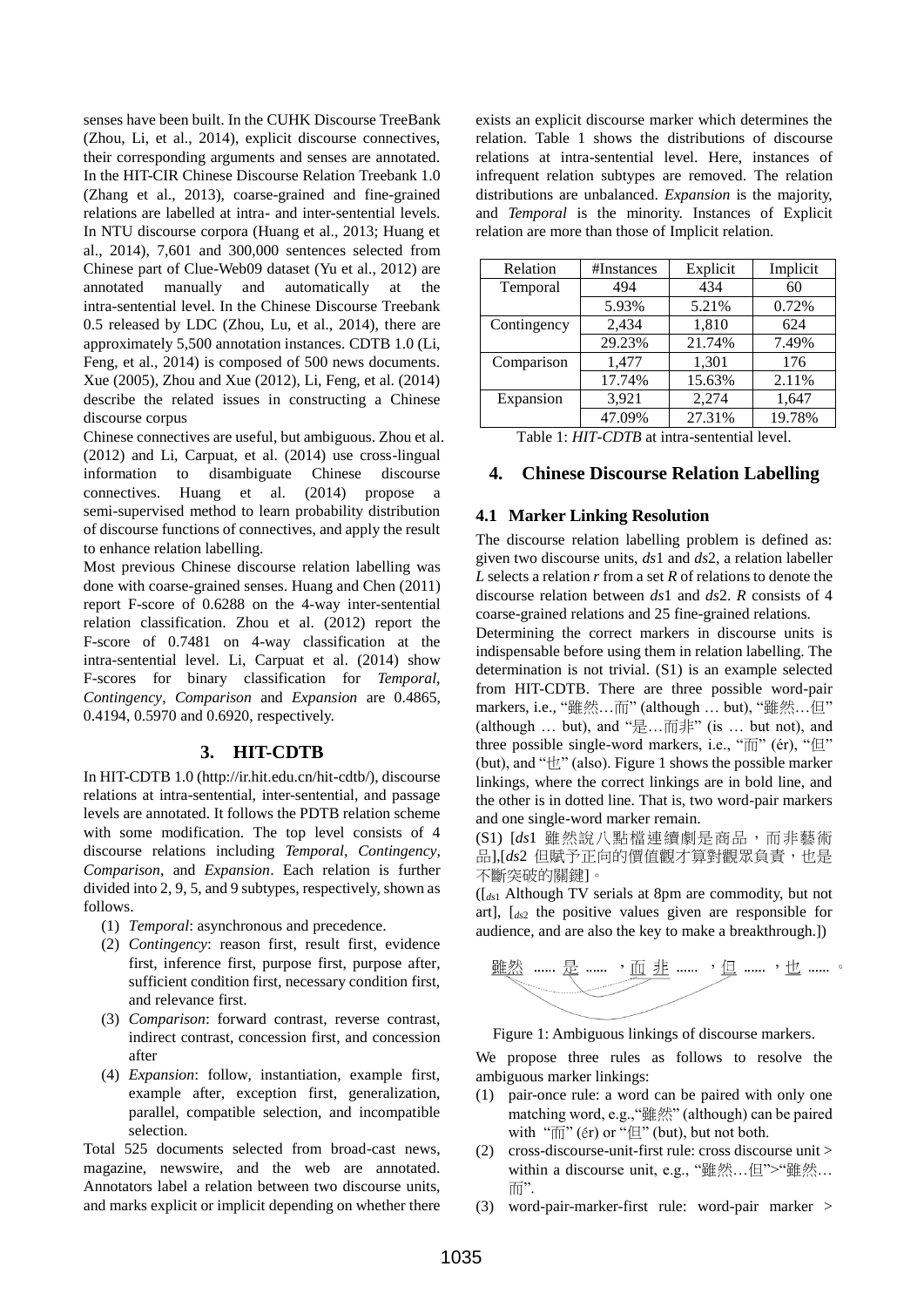single-word marker, e.g., "是…而非">"而". The word "雖然" (although) in *ds*1is paired with the word "但" (but) in *ds*2 by using the second rule. Moreover, the word pair "是…而非" (is … but not) is more preferred than the single word "而" (ér) by using the third rule. Finally, two word-pair markers, "雖然…但" (although … but) and "是…而非" (is … but not), and one single word marker, " $\uparrow\!\!\!\downarrow$ " (also), are selected by using pair-once rule.

## **4.2 More-Than-One-Marker Resolution**

We propose two methods, Marker-Sum and Marker-Precedence, to deal with the more-than-one-marker issue. The former aims at representing all the markers appearing in *ds*1 and *ds*2, while the latter tries to select a major marker from *ds*1 and *ds*2 by using a precedence rule.

# **4.2.1. Marker-Sum**

Each single-word marker is represented as 6 binary features: *Temporal*, *Contingency*, *Comparison*, *Expansion*, *Forward-Linking*, and *Backward-Linking*. Comparatively, only 4 binary features are used to represent a word-pair marker because we do not need to specify forward linking/backward linking.

For each discourse unit, 6 binary features and 4 binary features are allocated for single-word and word-pair marker types, respectively. In a discourse unit, we sum up the feature values of all single-word markers (word-pair markers) in it. We also allocate 4 features to capture the word-pair markers across discourse units. Their values are sum of feature values of the cross discourse-unit markers. Take (S1) as an example.

- *ds*1: (0,0,0,0,0,0) for single-word marker,  $(0,0,0,1)$  for word pair "是…而非",
- *ds*2:  $(0,0,0,1,0,1)$  for single word " $\pm$ ", (0,0,0,0) for word-pair marker, *ds*1-*ds*2: (0,0,1,0) for word pair "雖然…但".

## **4.2.2. Marker-Precedence**

We select one of the discourse markers appearing in *ds*1 and *ds*2 in the precedence of word-pair marker (inter) > word-pair marker (intra) > single-word marker. If there is more than one word-pair marker, we select the first marker from *ds*1 to *ds*2. If there is more than one single-word marker, we select the first marker from *ds*2 to *ds*1.

## **4.3 Relation Labelling Algorithm**

We propose the following features to represent a pair of discourse units *ds*1 and *ds*2.

(F1) **Length**. Specify the numbers of words in *ds*1 and *ds*2. The number of **length** features is 2.

(F2) **Punctuation**. Specify which punctuations after *ds*1 and *ds*2. Period, question mark, and exclamation mark are considered. The number of **punctuation** features are 6  $(2\times3)$ . That is, a binary feature for a punctuation mark in each discourse unit.

(F3) **Shared words**. Specify the number of common

words between *ds*1 and *ds*2. Expansion is based on "同義 詞詞林" (http://ir.hit.edu.cn/). The number of feature is 1. (F4) **POS**. Specify the frequency of each POS in *ds*1 and *ds*2, respectively. The number of **POS** features is 2×tagging set size.

(F5) **Word unigrams**. Four binary features for each word in the vocabulary are specified: (a) does it occur in *ds*1? (b) does it occur in *ds*2? (c) does it appear at the end of *ds*1? (d) does it appear in the beginning of *ds*2? Total number of **word unigrams** features is 4vocabulary size.

(F6) **Collocated words**. In training, we compute the PMI of a word pair  $w_i$  and  $w_j$ , where  $w_i$  and  $w_j$  are in *ds*1 and *ds*2, respectively, and select the top 30,000 word pairs of higher PMI. The number of **collocated words** features is 30,000. In testing, we set 1 to a feature when the corresponding collocated words appear.

(F7) **Marker-Sum**. This feature is defined in Section 4.2.1. The number of **Marker-Sum** features is 24, i.e., 10 for *ds*1, 10 for *ds*2, and 4 for cross discourse unit *ds*1-*ds*2. (F8) **Marker-Precedence**. This feature is defined in Section 4.2.2. The number of **Marker-Precedence** features is 4.

The relation labelling task is formulated as a multi-way classification. We adopt Scikit-Learn library (Pedregosa et al., 2011) and Logistic Regression as our learning algorithm. When a model is learned, we first run 5-fold cross-validation multiple times on the training set to facilitate a grid search on hyperparameter *C*.

# **5. Experiments and Discussions**

## **5.1 Coarse-grained Relation Labelling**

Table 2 shows the experimental results of 4-way classification. The order of F-scores of relations is: *Expansion* (0.78) > *Comparison* (0.75) > *Contingency* (0.73) > *Temporal* (0.53). The micro-averaged and macro-averaged F-scores are 0.75 and 0.70. Table 3 further examines the effects of individual features. Word unigrams (F5) performs the best F-score. Marker-Sum (F7) ranks the second, in particular, the F-scores for *Contingency*, *Comparison*, and *Expansion* relations are better than those of using (F5). Moreover, Marker-Precedence feature (F8), which copes with the multiple marker problem, ranks the fourth.

| Relation    | Precision | Recall | F-Score |
|-------------|-----------|--------|---------|
| Temporal    | 0.46      | 0.63   | 0.53    |
| Contingency | 0.75      | 0.71   | 0.73    |
| Comparison  | 0.73      | 0.77   | 0.75    |
| Expansion   | 0.80      | 0.77   | 0.78    |
| Micro-Avg   | 0.75      | 0.74   | 0.75    |
| Macro-Avg   | 0.69      | 0.72   | 0.70    |

Table 2: A 4-way classifier on *HIT-CDTB.*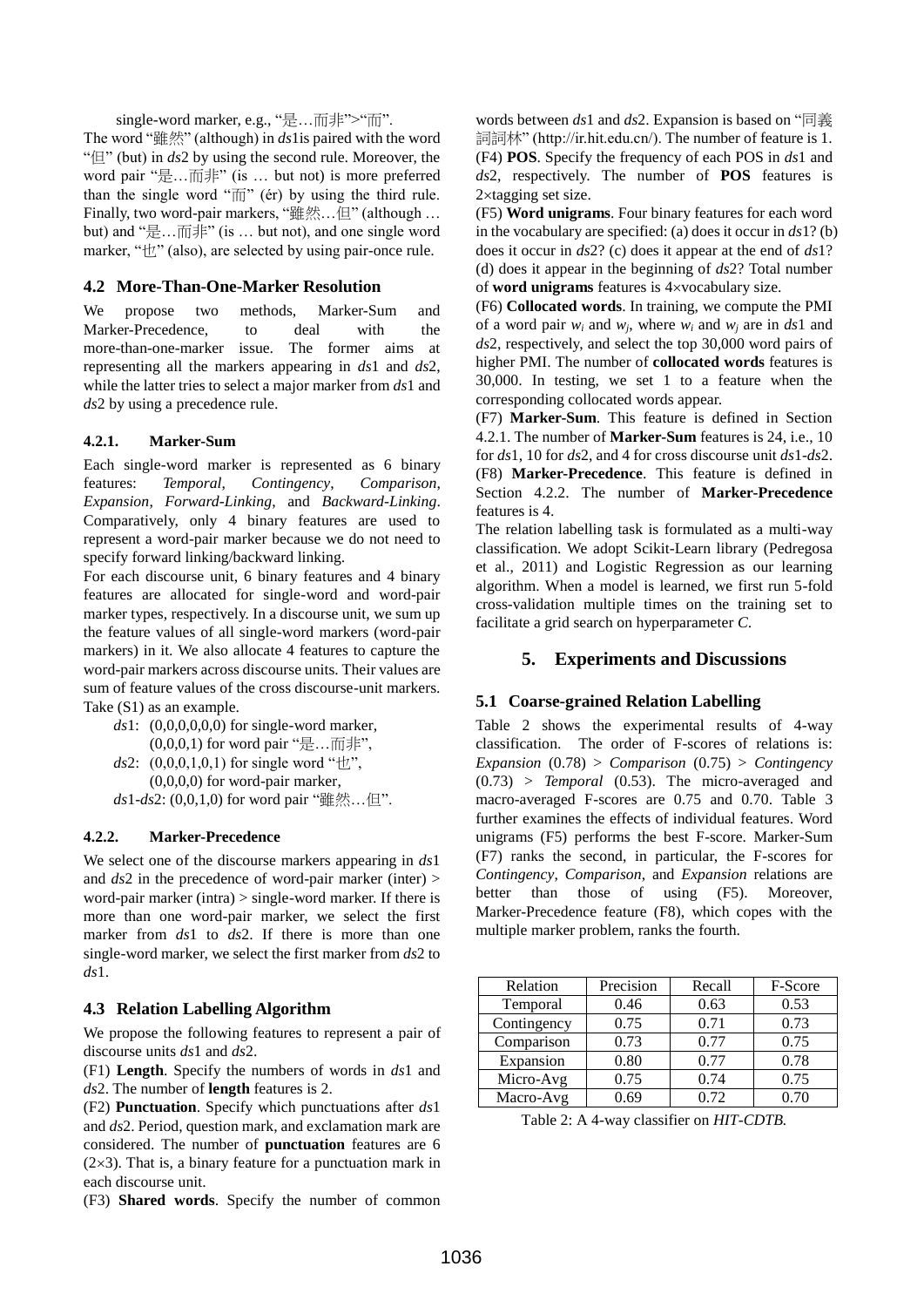|                | Tem  | Con  | Com  | Exp  | Micro | Macro |
|----------------|------|------|------|------|-------|-------|
| F1             | 0.06 | 0.29 | 0.21 | 0.53 | 0.38  | 0.27  |
| F2             | 0    | 0.07 | 0.25 | 0.62 | 0.36  | 0.24  |
| F <sub>3</sub> | 0    | 0.43 | 0.24 | 0.39 | 0.35  | 0.27  |
| F4             | 0.17 | 0.57 | 0.74 | 0.76 | 0.67  | 0.56  |
| F <sub>5</sub> | 0.64 | 0.58 | 0.51 | 0.67 | 0.61  | 0.60  |
| F <sub>6</sub> | 0.11 | 0.16 | 0.15 | 0.65 | 0.39  | 0.27  |
| F7             | 0.39 | 0.63 | 0.61 | 0.70 | 0.64  | 0.58  |
| F8             | 0.29 | 0.46 | 0.35 | 0.62 | 0.50  | 0.43  |

Table 3: Individual features in a 4-way classifier.

#### **5.2 Fine-grained Relation Labelling**

We further make a 25-way classification in fine-grained relation labelling. Table 4 lists the number of instances of different relation sub-types and their performance. The micro-averaged F-score is 0.57, less than 0.75 in 4-way classification. The relation subtypes, *purpose first*, *relevance first*, *indirect contrast* and *parallel*, perform above 0.70 F-score. They tend to contain more instances. The subtype, *compatible selection*, achieves 0.63 F-score, although it only contains 74 instances.

The macro-averaged F1-scores of these 25 relation subtypes grouping by *Temporal*, *Contingency*, *Comparison*, and *Expansion* are 0.43, 0.41, 0.35 and 0.45, respectively, with standard deviations 0.15, 0.27, 0.23, and 0.15. The corresponding numbers of subtypes are 2, 9, 5, and 9. We can conclude that the subtypes belonging to *Temporal* and *Expansion* are relatively easier to be identified. Note these are the smallest and the largest groups, respectively.

#### **6. Conclusion**

In this paper, we propose the *pair-once* rule, *cross-discourse-unit-first* rule and *word-pair-marker-first* rule to select a set of discourse markers from ambiguous linkings, and use the *Marker-Sum* and *Marker-Preference* methods to deal with more than one marker problem. The 25-way classifier achieves 0.57 micro-averaged F-score. Referring to the 11 way implicit relation classifier in English (0.40 micro-averaged F-score), the proposed approach is promising.

## **7. Acknowledgments**

This research was partially supported by Ministry of Science and Technology, Taiwan, under grant MOST-102-2221-E-002-103-MY3. We are also thankful to HIT-SCIR for providing us HIT-CIR Chinese Discourse Relation Corpus.

#### **8. Bibliographical References**

Carlson, L., Marcu, D. and Okurowski, M.E. (2002). RST Discourse Treebank Linguistic Data Consortium, Philadelphia.

Hernault, H., Bollegala, D. and Ishizuka, M. (2010). A Semi-Supervised Approach to Improve Classification of Infrequent Discourse Relations using Feature Vector Extension. In *Proceedings of the Conference on Empirical Methods in Natural Language Processing*

| relation subtype       | Num.  | P    | $\mathbf R$ | F1   |
|------------------------|-------|------|-------------|------|
| asynchronous           | 94    | 0.33 | 0.25        | 0.28 |
| precedence             | 400   | 0.53 | 0.64        | 0.58 |
| reason first           | 1,043 | 0.61 | 0.51        | 0.56 |
| result first           | 250   | 0.54 | 0.60        | 0.57 |
| evidence first         | 88    | 0.02 | 0.01        | 0.01 |
| inference first        | 44    | 0.08 | 0.07        | 0.07 |
| purpose first          | 147   | 0.78 | 0.79        | 0.78 |
| purpose after          | 229   | 0.42 | 0.45        | 0.43 |
| sufficient condition   | 74    | 0.15 | 0.15        | 0.15 |
| necessary condition    | 116   | 0.36 | 0.31        | 0.33 |
| relevance first        | 443   | 0.74 | 0.83        | 0.78 |
| forward contrast       | 72    | 0.38 | 0.31        | 0.34 |
| reverse contrast       | 86    | 0.09 | 0.12        | 0.10 |
| indirect contrast      | 1,066 | 0.70 | 0.71        | 0.70 |
| concession first       | 226   | 0.57 | 0.61        | 0.59 |
| concession after       | 27    | 0.00 | 0.00        | 0.00 |
| follow                 | 1,157 | 0.55 | 0.50        | 0.52 |
| instantiation          | 632   | 0.44 | 0.42        | 0.43 |
| example first          | 28    | 0.20 | 0.33        | 0.25 |
| example after          | 316   | 0.48 | 0.48        | 0.48 |
| exception first        | 33    | 0.33 | 0.43        | 0.37 |
| generalization         | 83    | 0.19 | 0.42        | 0.26 |
| parallel               | 1,468 | 0.75 | 0.71        | 0.73 |
| compatible selection   | 74    | 0.52 | 0.81        | 0.63 |
| incompatible selection | 130   | 0.29 | 0.46        | 0.36 |
| Micro-average          | 8,326 | 0.58 | 0.57        | 0.57 |

Table 4: A 25-way classifier on *HIT-CDTB*.

(*EMNLP 2010*), pp. 399-409.

- Hernault, F., Bollegala, D., and Ishizuka, M. (2011). Semi-supervised Discourse Rela-tion Classification with Structural Learning. In *Proceedings of the 12th International Conference on Computational Linguistics and Intelligent Text Processing* (*CICLing 2011*), Volume Part I, pp. 340-352.
- Huang, H.H. and Chen, H.H. (2011). Chinese Discourse Relation Recognition. In *Proceedings of IJCNLP 2011*, pp. 1442–1446.
- Huang, H.H., Chang, T.W., Chen, H.Y., and Chen, H.H. (2014). Interpretation of Chinese Discourse Connectives for Explicit Discourse Relation Recognition. In *Proceedings of the 25th International Conference on Computational Linguistics* (*COLING 2014*), pp. 632–643.
- Huang, H.H., Yu, C.H., Chang, T.W., Lin, C.K., and Chen, H.H. (2013). Analyses of the Association between Discourse Relation and Sentiment Polarity with a Chinese Human-Annotated Corpus. In *Proceedings of 7th Linguistic Annotation Workshop & Interoperability with Discourse*, pp. 70–78.
- Li, Y., Feng, W., Sun, J., Kong, F., and Zhou, G. (2014). Building Chinese Discourse Corpus with Connective-driven Dependency Tree Structure. In *Proceedings of the EMNLP 2014*, pp. 2105–2114.
- Li, J.J., Carpuat, M., and Nenkova, A. (2014). Cross-lingual Discourse Relation Analysis: A Corpus Study and A Semi-supervised Classification System. In *Proceedings of COLING 2014*, pp. 577–587.